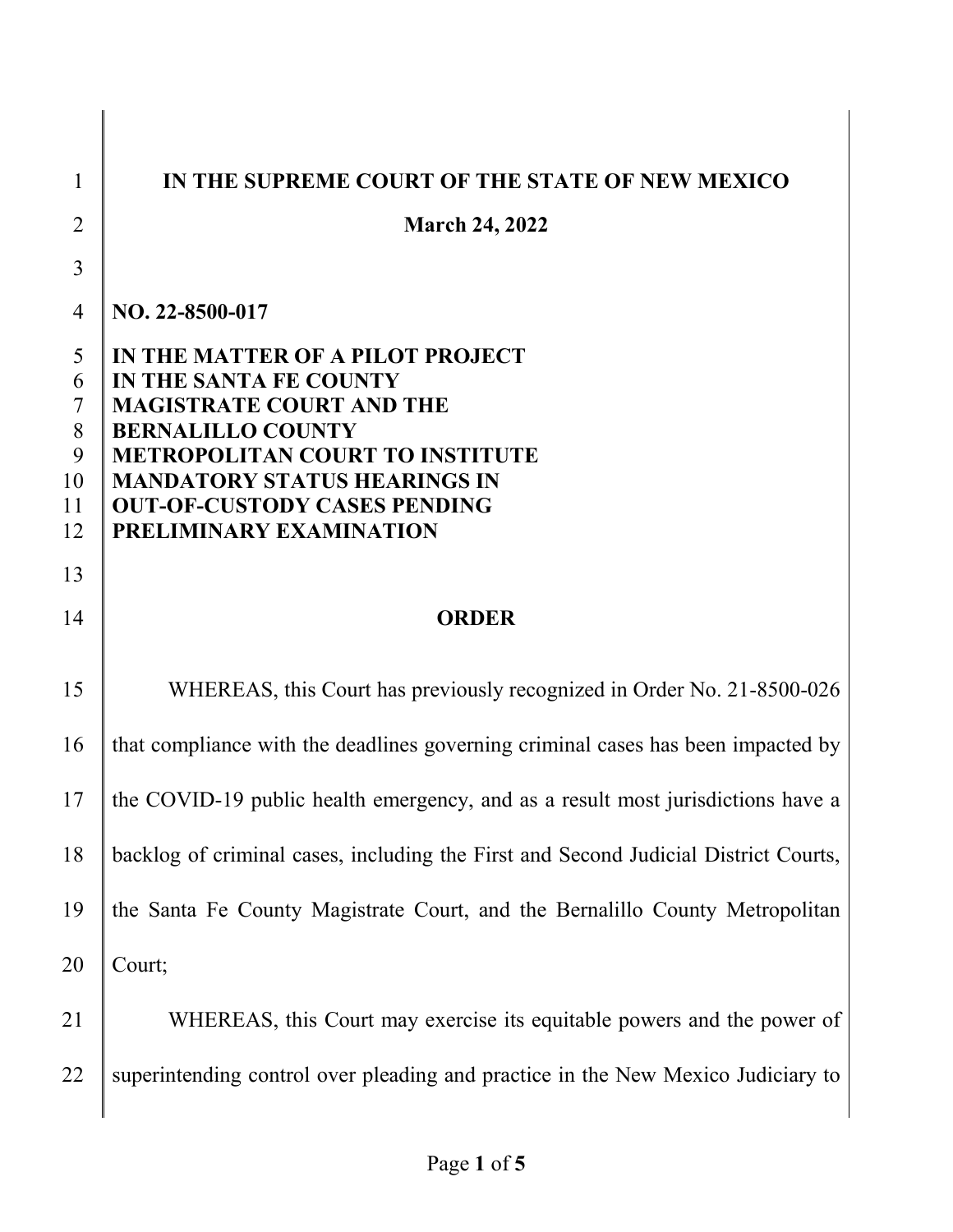1 implement measures to facilitate the timely resolution of criminal cases by 2 increasing judicial efficiency and eliminating wasted time and resources;

3 WHEREAS, under Rules  $6-202(A)(1)$  and  $7-202(A)(1)$  NMRA, a preliminary 4 examination must be held within a reasonable time but no later than sixty (60) days  $5 \parallel$  for a defendant who is not in custody;

6 WHEREAS, criminal cases for out-of-custody defendants are often resolved 7 through a stipulated waiver, plea agreement, or other settlement agreement, 8 including resolution through a diversionary program;

9 WHEREAS, a mandatory status hearing between the prosecuting authorities 10 and the defendant and defense counsel prior to the preliminary examination would 11 present an earlier opportunity for the parties to resolve the case by the 12 aforementioned means;

13 WHEREAS, earlier resolution of criminal cases will serve to reduce the 14 backlog of criminal cases on the preliminary examination docket, thus promoting 15  $\parallel$  judicial economy;

16 WHEREAS, resolution of criminal cases several weeks prior to a scheduled 17 preliminary examination will eliminate the need, under Rules  $6-202(B)(3)-(4)$  and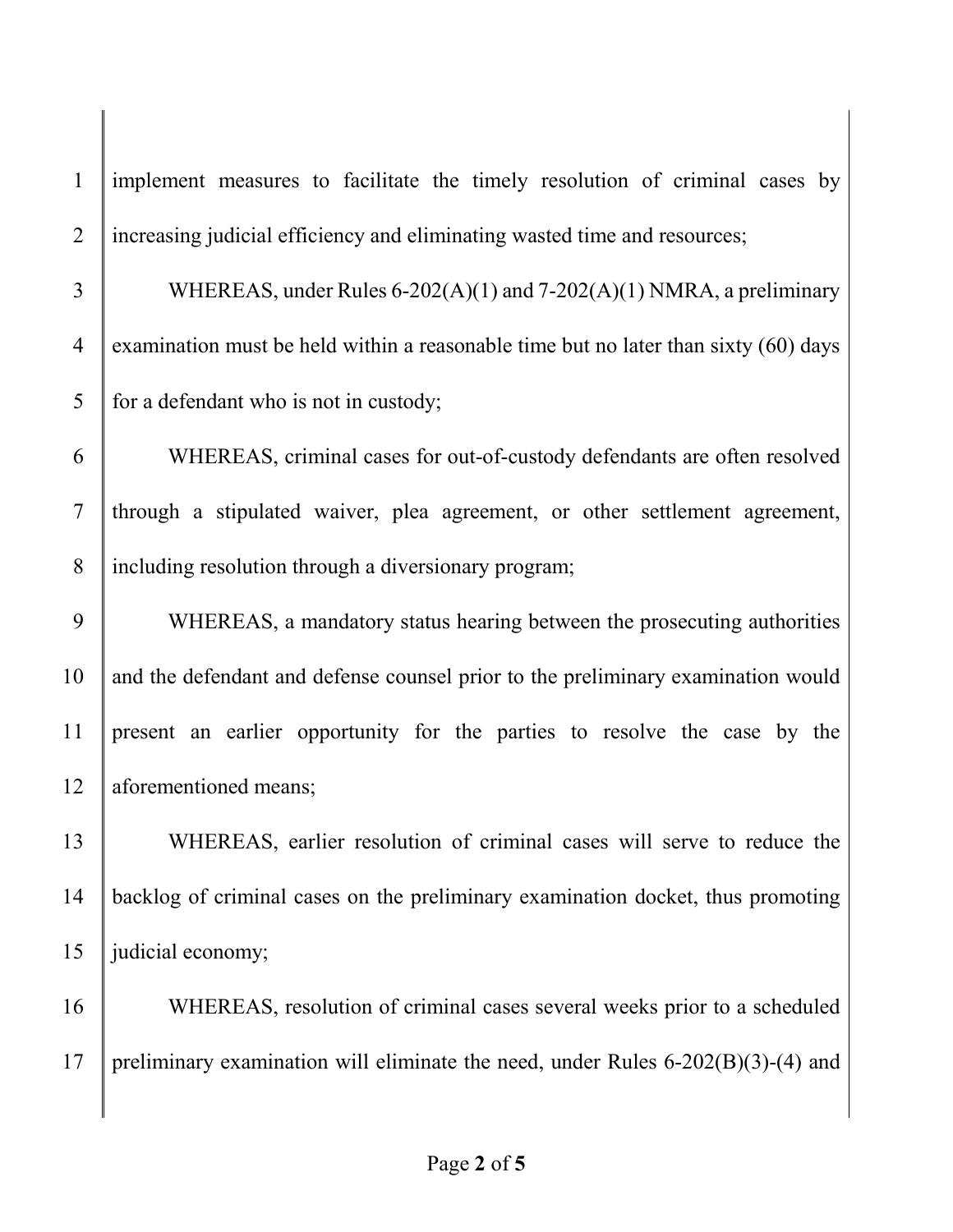1  $\int$  7-202(B)(3)-(4) NMRA, for witnesses including law enforcement officers to appear 2  $\parallel$  in court; and

| $\overline{3}$ | WHEREAS, in light of the foregoing, and the Court being sufficiently                     |
|----------------|------------------------------------------------------------------------------------------|
| $\overline{4}$ | advised, Chief Justice Michael E. Vigil, Justice C. Shannon Bacon, Justice David K.      |
| 5              | Thomson, Justice Julie J. Vargas, and Justice Briana H. Zamora, concurring;              |
| 6              | NOW, THEREFORE, IT IS ORDERED that in all criminal proceedings filed                     |
| $\overline{7}$ | on or after April 18, 2022, where the defendant is not in custody pending a              |
| 8              | preliminary examination in the Santa Fe County Magistrate Court or the Bernalillo        |
| 9              | County Metropolitan Court, a mandatory status hearing with the parties and the           |
| 10             | defendant appearing in person shall be held at any time between twenty-five (25)         |
| 11             | and forty-five (45) days prior to the preliminary examination hearing date. The Santa    |
| 12             | Fe County Magistrate Court and the Bernalillo County Metropolitan Court shall            |
| 13             | conduct mandatory status hearings in accordance with the following procedures:           |
| 14             | The mandatory status hearing shall be held in person, unless the chief<br>1.             |
| 15             | judge of the magistrate or metropolitan court orders otherwise.                          |
| 16             | The state shall provide written discovery and any recordings to the<br>2.                |
| 17             | defendant and shall file a certification with the court attesting that written discovery |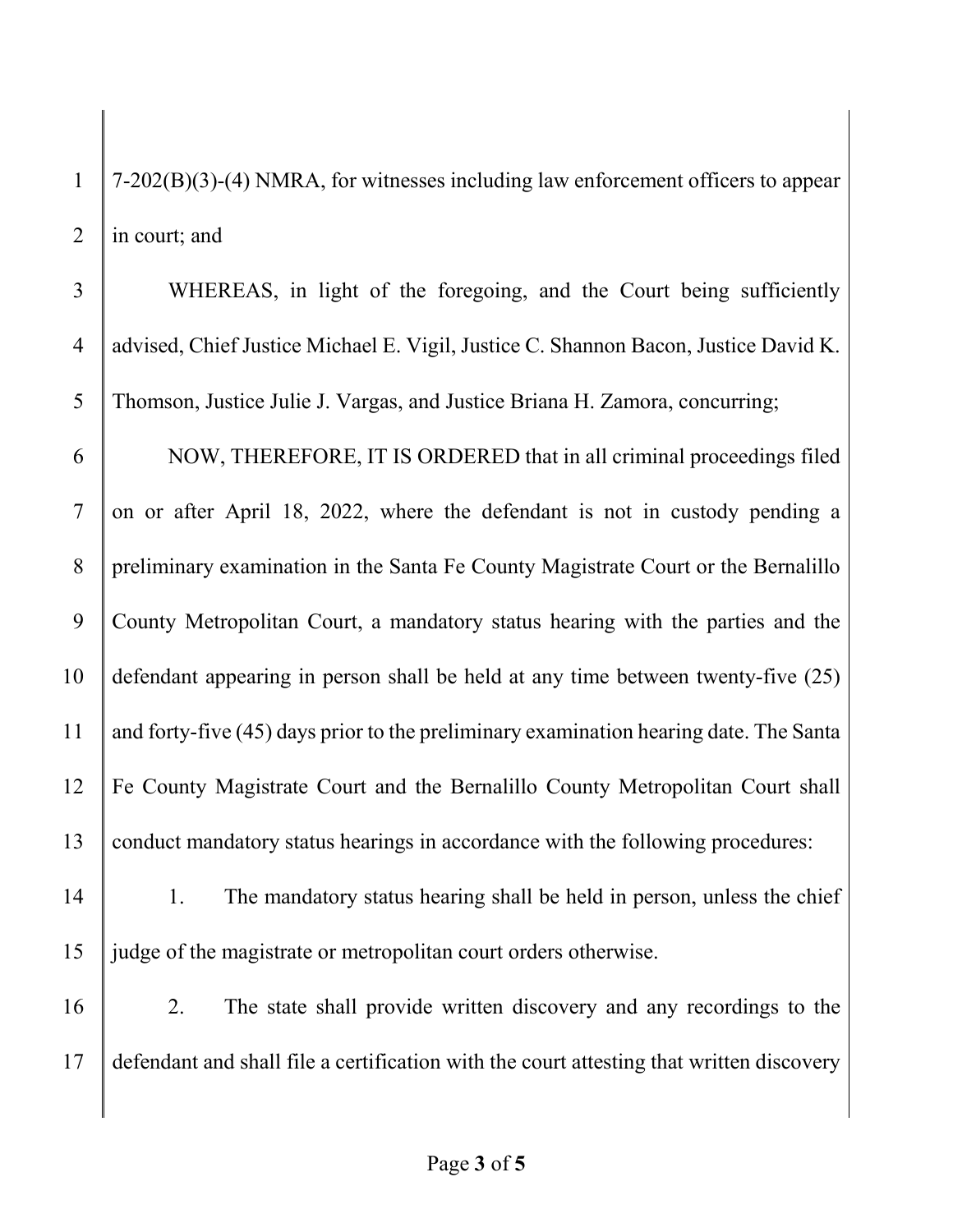1 has been provided at least five  $(5)$  days prior to the mandatory status hearing. If the 2 state fails to comply with this requirement, the court may impose sanctions, 3 including dismissal without prejudice. 4 3. Prior to the mandatory status hearing, the state shall inform the 5 defendant and defense counsel of any and all offers to resolve the case. 6 4. The defendant shall appear in person at the mandatory status hearing.  $7 \parallel$  If a defendant fails to appear for the mandatory status hearing, a bench warrant may  $8 \parallel$  be issued. If a bench warrant is issued, the preliminary examination hearing shall be 9 vacated. 10 5. If the parties enter into a stipulated waiver, plea agreement, or other  $11$  resolution that would eliminate the need for a preliminary examination, the parties 12 shall submit the waiver, plea agreement, or other resolution for the trial court's 13 consideration at the status hearing. The court will not accept a waiver, plea 14 agreement, or other resolution of the case on the day of the preliminary examination. 15 6. If no agreement is reached to resolve the case, the preliminary 16 examination hearing shall proceed on the originally scheduled date. Continuance of  $17$  the status hearing shall be granted only in exceptional circumstances at the discretion